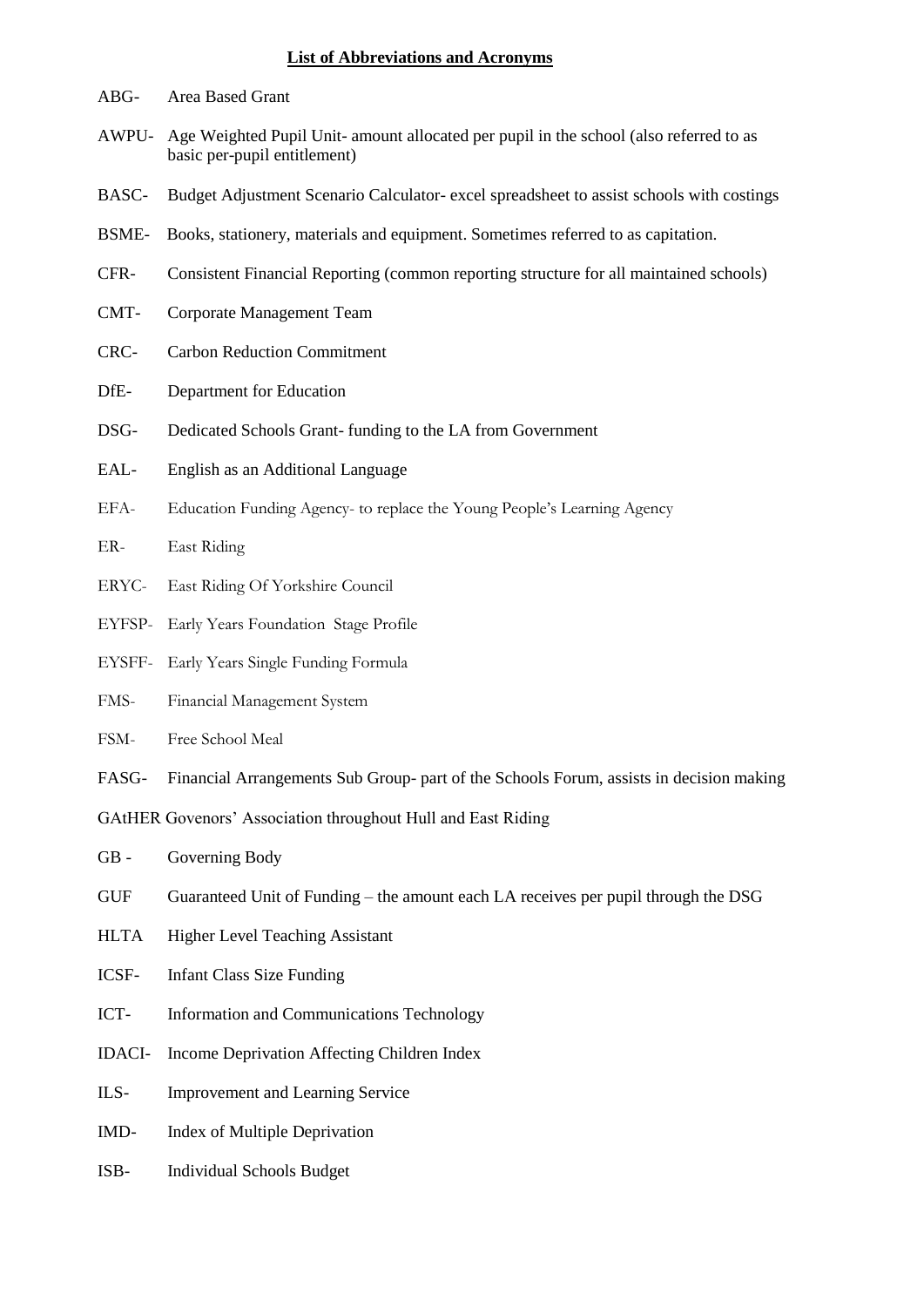## **List of Abbreviations and Acronyms**

| $KS1-$ | Key Stage 1                                                                                                                                                                              |  |  |
|--------|------------------------------------------------------------------------------------------------------------------------------------------------------------------------------------------|--|--|
| $LA -$ | <b>Local Authority</b>                                                                                                                                                                   |  |  |
| LAC-   | Looked after Children                                                                                                                                                                    |  |  |
| LMS -  | Local Management of Schools - from April 1990 schools received own budgets, not just<br>capitation (books, stationery and materials)                                                     |  |  |
| MFG-   | Minimum Funding Guarantee                                                                                                                                                                |  |  |
| MPS-   | Main pay scale (for teachers pay scale 1-6)                                                                                                                                              |  |  |
| NQT-   | Newly Qualified Teacher                                                                                                                                                                  |  |  |
| NPQH-  | National professional Qualification for Headship                                                                                                                                         |  |  |
|        | OFSTED-Office for Standards in Education, Children's Services and Skills- is the non-ministerial<br>government department of Her Majesty's Chief Inspector of Schools in England (HMCI). |  |  |
| Orovia | Schools web-based budget planning system (5 years)                                                                                                                                       |  |  |
| PP-    | Pupil Premium                                                                                                                                                                            |  |  |
| PPA-   | Planning, Preparation and Assessment- time allowed out of the classroom for teachers<br>(10% of total teaching time)                                                                     |  |  |
| PRU-   | Pupil Referral Unit                                                                                                                                                                      |  |  |
| PTR-   | Pupil Teacher Ratio                                                                                                                                                                      |  |  |
| PVI-   | Private, Voluntary and Independent – refers to nursery providers in these settings which<br>are funded through the DSG                                                                   |  |  |
|        | SACRE- Standing Advisory Council on Religious Education                                                                                                                                  |  |  |
| SBS-   | Schools Budget Share-funding given to each school through the funding formula                                                                                                            |  |  |
| SEF-   | Self-evaluation Form                                                                                                                                                                     |  |  |
| SEN-   | <b>Special Educational Needs</b>                                                                                                                                                         |  |  |
|        | SENCO- Special Educational Needs Co-ordinator                                                                                                                                            |  |  |
| SDP-   | School Development Plan (improvement plan)                                                                                                                                               |  |  |
| SFVS-  | Schools Financial Value Standard                                                                                                                                                         |  |  |
| SLA-   | Service Level Agreement                                                                                                                                                                  |  |  |
| SMT-   | Senior Management Team                                                                                                                                                                   |  |  |
| TA-    | <b>Teaching Assistant</b>                                                                                                                                                                |  |  |
| TLR-   | Teaching and Learning Responsibility extra pay for teachers for taking on extra responsibility                                                                                           |  |  |
| VFM-   | Value for money                                                                                                                                                                          |  |  |
| UPS-   | Upper Pay Spine (Teachers pay scale UPS1-UPS3)                                                                                                                                           |  |  |